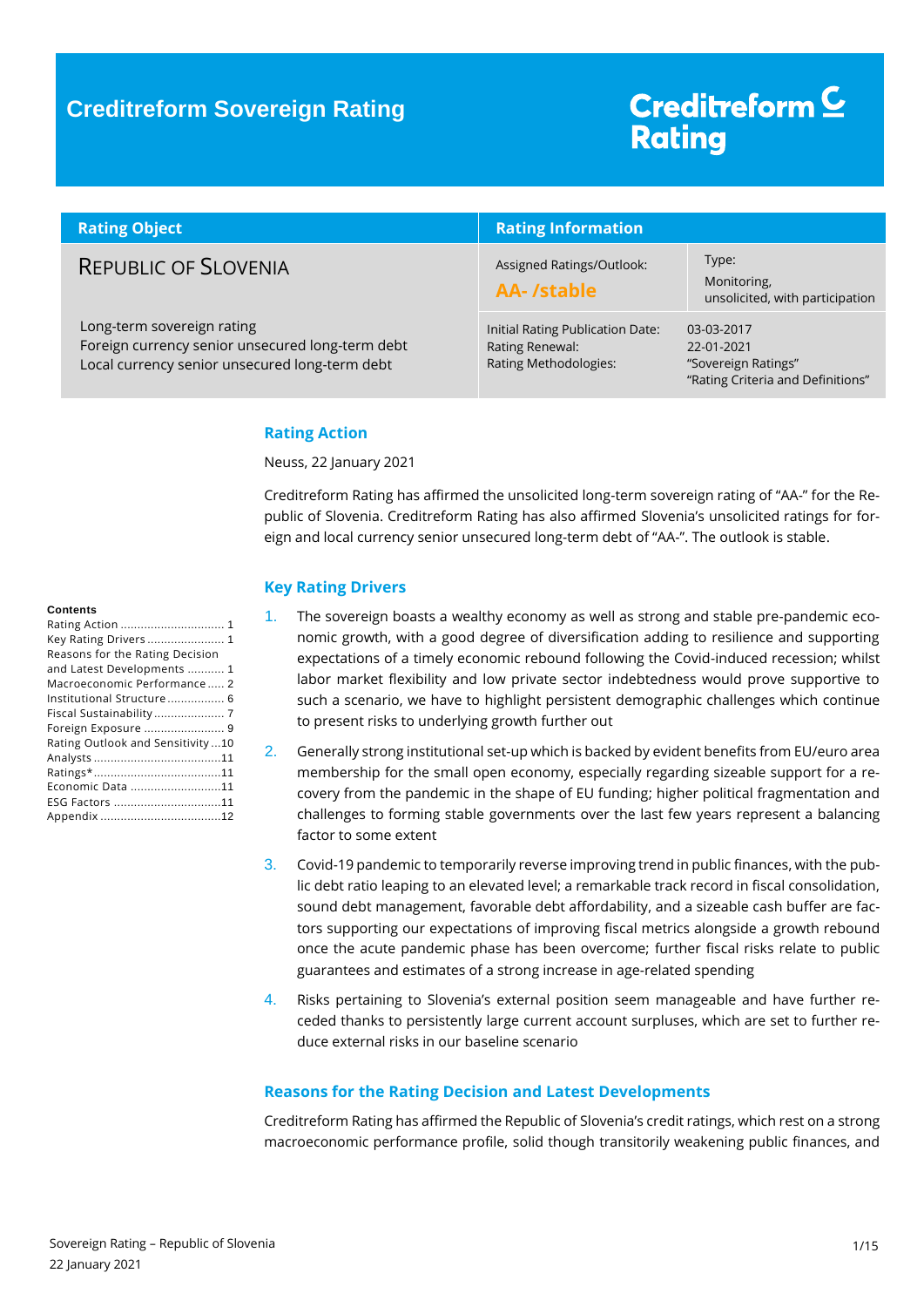limited and receding external risks. The robust institutional framework continues to leave some room for improvement.

#### <span id="page-1-0"></span>Macroeconomic Performance

*As a small, open economy, Slovenia appears generally sensitive to international trade dynamics. Notwithstanding the negative effects on tourism and transport from the corona crisis, its diversified and competitive economy and relatively high wealth level make for an overall strong macroeconomic performance profile. In our view, relatively flexible labor markets and the low level of private indebtedness add to the sovereign's resilience. In the current context, these factors would help to limit any macro-financial destabilization tendencies should a higher number of insolvencies start to take a toll on the economy in the course of the year as crisis measures are gradually phased out. In the medium to long term, we still see challenges arising from a declining working-age population which, if unaddressed, would weigh on the economy's underlying growth.*

Slovenia enjoyed high levels of economic growth before the outbreak of the novel coronavirus. Following average real GDP growth of 3.6% in 2015-19 (euro area (EA): 1.9%), Slovenia's economic expansion slowed to 3.2% in 2019 (2018: 4.4%) amid decelerating growth of gross fixed capital formation (5.8%, 2018: 9.6%) due to a more challenging international trade environment as well as a moderation of government consumption (1.7%, 2018: 3.0%). Private consumption, on the other hand, had accelerated markedly in 2019 (4.8%, 2018: 3.6%), driven by robust labor market development including a strong increase in average monthly gross earnings (4.3%, 2018: 3.4%).

The Slovenian economy thus continued to converge towards EU-levels as measured by GDP per capita, estimated to have reached USD 40,717 in 2019 (IMF data, PPP, current prices), corresponding to an increase of 4.2% against its 2018 level and amounting to 87.3% of the EU level (2018: 86.6%). Among the CEE countries, Slovenia is surpassed only by the Czech Republic in this respect. In light of the economic fallout caused by the coronavirus and the measures taken against it, GDP per capita will see a notable setback in 2020 before presumably resuming its upward path as the pandemic is reined in by effective and widespread vaccines, and thanks to decisive policy action to mitigate the economic fallout from the crisis.

When the pandemic struck with the first confirmed infection on 4 March, the Slovenian economy entered a recession amid lockdown measures to suppress the spread of the virus. Judging by the stringency index provided by Blavatnik School of Government, the restrictions imposed on the public were introduced somewhat later than in a number of other European countries, but were widely seen to be rather strict. Ultimately, real GDP posted a stronger decline in Q1-20 than the euro area overall (-4.7% q-o-q vs. EA -3.7%), as private consumption saw a steeper fall than in the euro area and as net exports acted as a heavy drag. With the full effect of the shutdown felt in last year's second quarter, real GDP plunged by 9.8% q-o-q (EA: -11.7%), but made a robust recovery by 12.4% in Q3-20 (EA: 12.4%) as restrictions were gradually lifted.

Apart from private consumption being subdued, one key source of disruption was the decline of tourism, as travel exports had accounted for about a third (32.2%) of total services exports in 2019 (BOP data). Travel services plunged by 82.2% in Q2-20 compared to the same quarter one year earlier. According to OECD, tourism accounted for approx. 5.3% of total GDP in 2017, or 8.4% of GDP considering direct and indirect impacts. Similarly, tourism stood for about 7.7% of total employment (2018). The number of foreign tourists from Jan-Nov-20 was down to about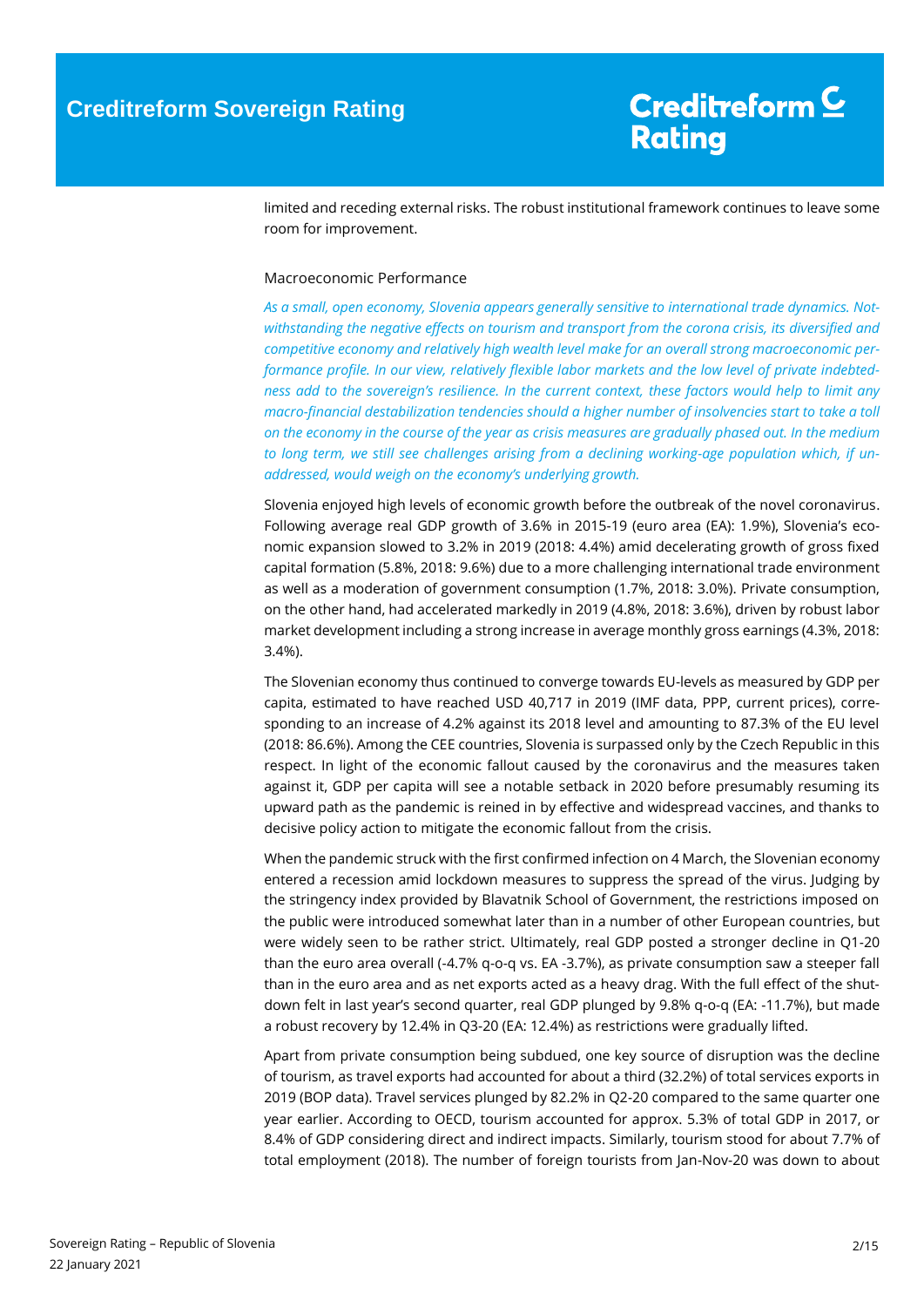27% of the level in the same period of the previous year. Domestic tourism developed markedly better, as it benefited from spending vouchers issued by the government in the second half of the year. Services exports have also been disrupted by the transport sector, accounting for 29.3% of all services exports in 2019 and contracting by 20.0% in Q2-20 against Q2-19. Trade in goods, on the other hand, was less gravely affected. By November, merchandise exports already exceeded their previous year's level.

While tourism is set to remain severely hampered until broad-based vaccination is achieved, the volume of industrial production experienced a rapid rebound following the plunge in April, broadly on par with pre-crisis levels, although developments were heterogeneous. While production levels in machinery, electrical equipment and chemicals stood above previous year's levels in Nov-20, the same cannot be said for the Slovenian car production, for instance. Since the country boasts one of the highest gross value added (GVA) shares of the industrial sector among the EU-27 (Q3-20: 27.0%), this should shield the economy to some extent from deeper scarring in the present crisis. We note, however, a comparatively low - though rising - GVA share of the ICT sector (4.3% in Q3-20, EA: 5.2%), as well as of business services (9.5% vs. 11.2%).

In light of the new lockdown, which has become increasingly strict towards the end of last year due to very high infection rates, currently also including a curfew during the night hours while most non-essential shops remain closed and gatherings are prohibited, we assume that GDP will have declined in Q4, with private consumption again bearing the brunt. Following a recovery after the first lockdown, the volume of retail trade has been shrinking since August, falling more dramatically again in November. Unsurprisingly, retail and services sentiment as well as consumer confidence have markedly clouded in the last two months of 2020, whereas sentiment in the industry and in construction held up better. Overall, we expect Slovenia's economic output to have registered a decrease by 6.1% in 2020, with domestic demand exhibiting strong contractions including negative contribution from inventories, whereas net trade may have contributed positively, as imports may have posted a stronger decline than exports for the year as a whole.

Looking ahead, the quarterly GDP profile this year will be shaped by the subdued start of 2021, with another contraction in Q1-21 becoming increasingly likely as the current restrictions to public life become longer and more intense. We gather that the present containment measures, which compared to the first wave still seem less stringent, are to be in place until at least 22 January. We think it is reasonable to assume that adverse effects will be less severe than in spring, as many businesses and consumers have adapted their behavior. Moreover, a rebound in German manufacturing seems underway, construction appears to be less impacted by the second wave, and foreign demand should be bolstered by more robust economic activity in third countries such as China. To be sure, private consumption will suffer heavily from the muting of public life, although it should recover quickly once limitations are lifted, also cushioned by the furlough scheme, which enables companies to retain qualified staff, and by the statutory increase of the minimum wage from January 2020. To our understanding, an eighth anti-corona package is being prepared, also foreseeing an extension of the furlough scheme.

At this stage, we would expect a rebound from Q2-21, as immunization should slowly increase and restrictions are likely to be relaxed as spring kicks in, allowing more activity in consumerfacing services to take place outside. Vaccination began on 27 December 2020 and seems to have progressed well, judging by 2.02 doses administered per 100 people as of 17 January. While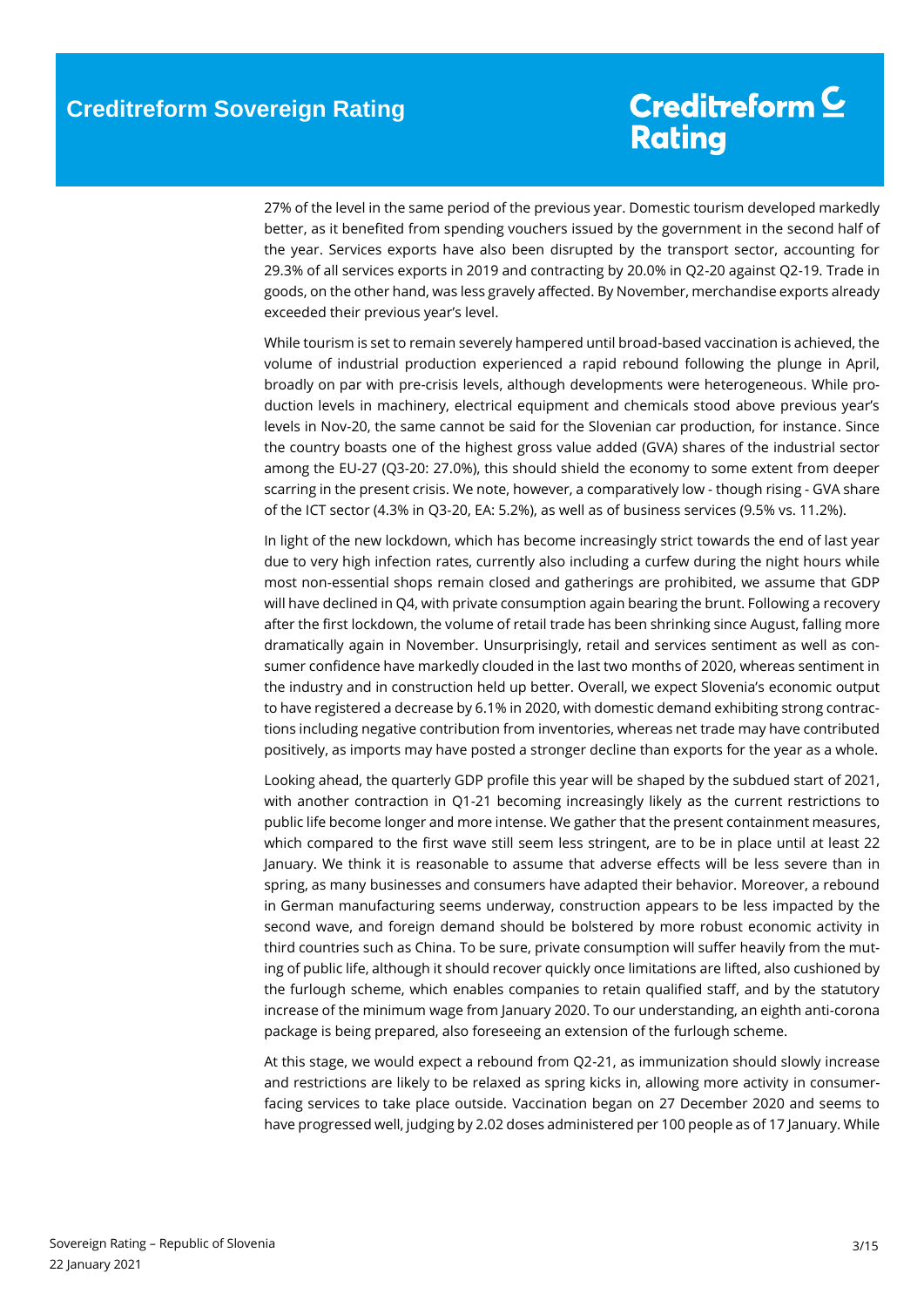we expect vaccination to gain traction as more vaccine becomes available and procedures become smoother, any delays in this process would lead to a weaker economic outcome and increase the risk of a deeper scarring of the economy.

Gross fixed capital formation could see a more cautious recovery until there is widespread conviction that the pandemic is by and large under control, although EU funding coming on the back of Next Generation EU (NGEU, see below) will to some extent likely be used to foster private investment, too, along with public investment. Slovenia's very high degree of trade integration in the EU puts strong emphasis on a timely and sustainable recovery of this area. Thanks to NGEU, the post-Brexit deal clinched with the UK, and prospects of a more constructive trade dialogue with the US under a new president, the likelihood for this to happen has increased. Moreover, a high degree of export dependence on the German economy, and to a lesser degree the Austrian economy, which were both seemingly less adversely affected by the fallout from the health crisis, should prove supportive to the rebound of the Slovenian economy. Tourism will certainly remain subdued for as long as confidence is low as to the reining in of Covid-19.

Slovenia's labor market has performed relatively robustly so far, entering the global health crisis from a position of strength, bearing in mind an unemployment rate well below the euro area level (4.5% in 2019, EA: 7.5%), although not necessarily below the rate of all CEE peers (PL: 3.3%, EE: 4.4%). Employment reached a new record high in 2019, posting a broad-based increase of 2.5% compared to the preceding year. The construction sector recorded the largest increase in jobs (+9.1%). Before the Covid-19 crisis struck, Slovenia's labor participation rate (15-64y) had mounted to 75.2% in 2019, up from 75.0% in 2018, continuing its upward trend over the last few years and moving above the euro area level (73.7%), although still exceeded by CEE peers such as the Czech Republic, Latvia, and Lithuania.

Contrary to the euro area overall, Q1-20 still saw a slight increase in job creation before the full blow of the pandemic and the lockdown took its toll in the second quarter. In the face of resuming activity in Q3, Slovenian employment started to climb again (+0.2% q-o-q). The LFS-adjusted unemployment rate went up to 5.1% in Q3-20 (4.2% in Q4-19), thus rising to a lesser extent than in the Baltic countries for instance, and roughly in line with the euro area as a whole (Q3-20: 8.3%).

Structurally, labor market segmentation appears to remain a challenge, mirrored by a comparatively low participation rate of older people (55-64y, sa), coming to just 52.2% against 63.9% in the euro area in Q3-20, and given that a relatively high share of young people (15-24y, LFS adjusted series) have only temporary employment contracts (61.2% in 2019, vs. 52.1% in the EA).

Meanwhile, risk-bearing capacities of the private sector appear ample, with household and nonfinancial corporations' (NFC) debt among the lowest in the EU-27. Measured against disposable income, household debt has remained relatively stable at a comparatively low level so far, amounting to 44.7% in Q3-20 (vs. 44.5% in Q3-19). By the same token, a comparatively low debtto-GDP level in the NFC sector offers some buffers should a higher number of insolvencies affect the economy once payment deferral rules and other temporarily more benign regulations are phased out. NFCs thus have continued to deleverage until recently, with debt declining from 45.6% to 41.9% of GDP in 2018-19, although we observe a slight increase to 42.9% as of Q3-20 (in non-consolidated terms).

All in all, we would tentatively pencil in GDP growth of a magnitude of about 4.3% for 2021, aided by the now seven support packages adopted by the Slovenian parliament which are dedicated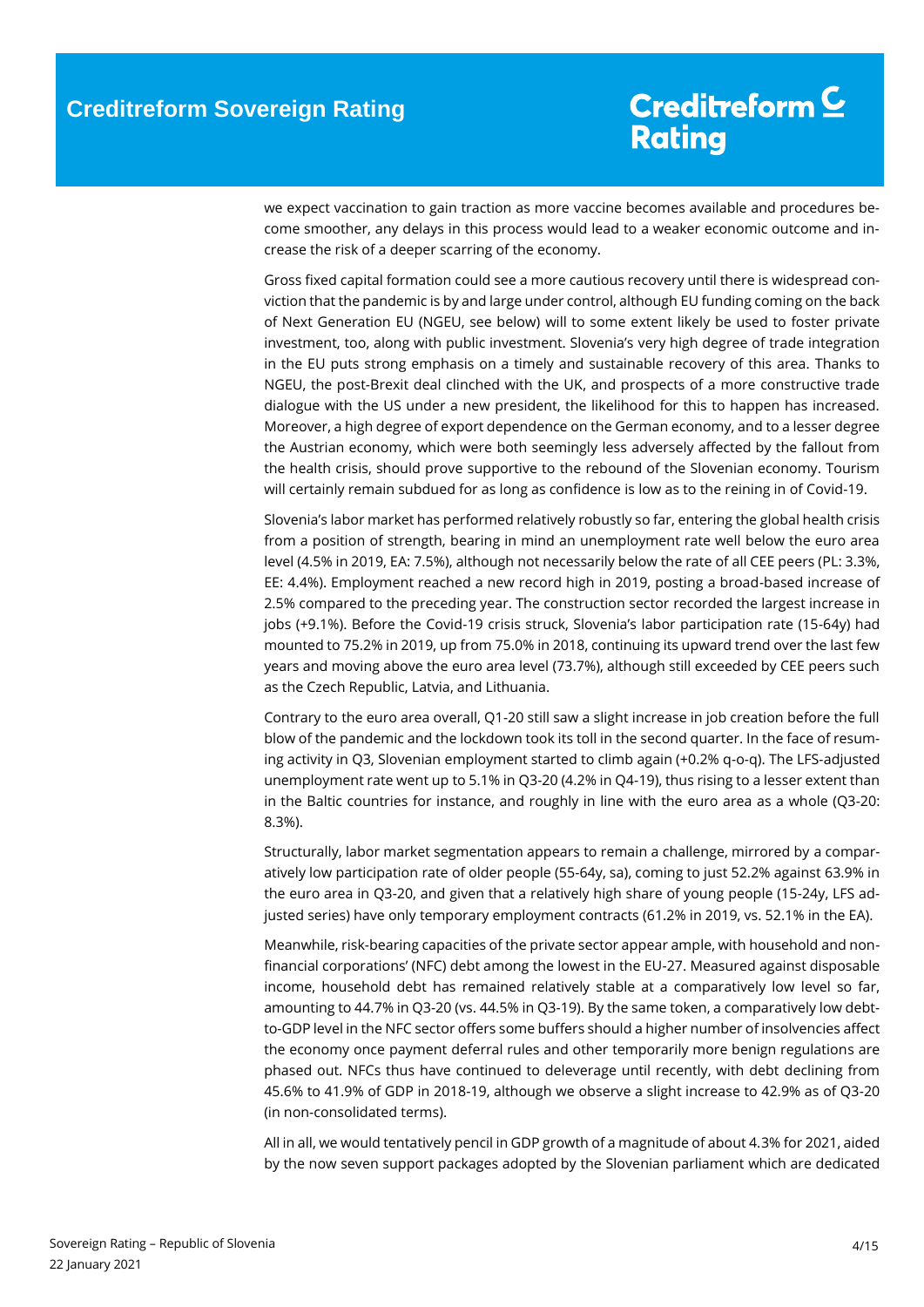to propping up the health sector, maintaining employment and income of workers, providing liquidity to enterprises, and supporting the particularly hard-hit businesses such as restaurants and accommodation. Our forecast also includes a positive effect from the substantial support on the EU-level in the form of NGEU, especially the Recovery and Resilience Facility (RRF) from which Slovenia expects to receive about EUR 1.6bn in grants and about EUR 3.6bn in loans. Means from the Multiannual Financial Framework 2021-27 would add to that, resulting in the overall sum of approx. EUR 10.2bn by 2029.

According to the draft National Recovery and Resilience Plan approved by the Slovenian government on 8 October 2020, the lion's share of RRF grants (roughly 42%) is to be dedicated to sustainability and the green transition, followed by about 20% that should be directed towards enhancing the degree of digitalization, and 19% that will be allocated to education. The largest chunk of RRF loans will also go towards sustainability and greening the economy, followed by a sizeable amount dedicated to enhancing a supportive environment for enterprises. In this vein, the government's commitment to further improve the use of EU funds is a welcome sign, as the recent track record in ESIF absorption suggests there is some room to catch up with a number of CEE peers. Slovenia has decided on roughly 88% and spent 50% of the ESIF 2014-20 funds (EU average: 93% and 47%).

The intended structural shifts would kick in at a time during which the pace of reform is widely perceived to have slowed with a view to tackling Slovenia's demographic challenges affecting its pension, health care, and long-term care systems in the medium-to-longer term. We also note that gross fixed capital formation has lagged behind the EU average over the last few years, which may have contributed to moderating productivity growth. Growth in real labor productivity per employee slowed to 0.7% in 2019 vs. 2018, although still posting at a higher rate than the euro area overall and its main European trading partners in that year. Taking into account a longer time horizon, the same remains by and large true.

While Slovenia's cost competitiveness still compares relatively well against the euro area overall and main European trading partners over a longer term horizon, real unit labor costs have risen by 1.9% in 2018-19, suggesting that, against the backdrop of rising real compensation per employee, they could start to eat into Slovenia's cost competitiveness. Having said that, stronger wage growth would also be conducive to maintaining and attracting skilled labor. Moreover, although the country's global export market share stalled in 2019 against the preceding year, the slight upward trend both with regard to goods and services over the last few years remains in place. While the World Bank's Ease of Doing Business report was not updated in 2020, we recall that Slovenia improved by three ranks in the latest ranking, from 40 to 37 out of 190, thus moving into the middle range among the EU-27.

More sustainable GDP growth would presumably also entail more inclusive growth that would find ways to capitalize on skills and experience from older generations currently underrepresented with regard to Slovenia's labor participation, or pursue to re-train at least part of this group. When aiming for a higher degree of economic sustainability, authorities may also have in mind that a relatively high share of jobs in Slovenia could be subject to the risk of automation, according to a perception expressed in the recent special edition of the World Economic Forum's Global Competitiveness Report. Enhancing skills and fostering investment in R&D seems to be of the essence, along with the necessary institutional and political clout to swiftly implement this and monitor progress on these fronts. Slovenia improved slightly with regard to the EU's 2020 Digital Economy and Society Index (DESI), where it ranks 16 among the former 28 EU members.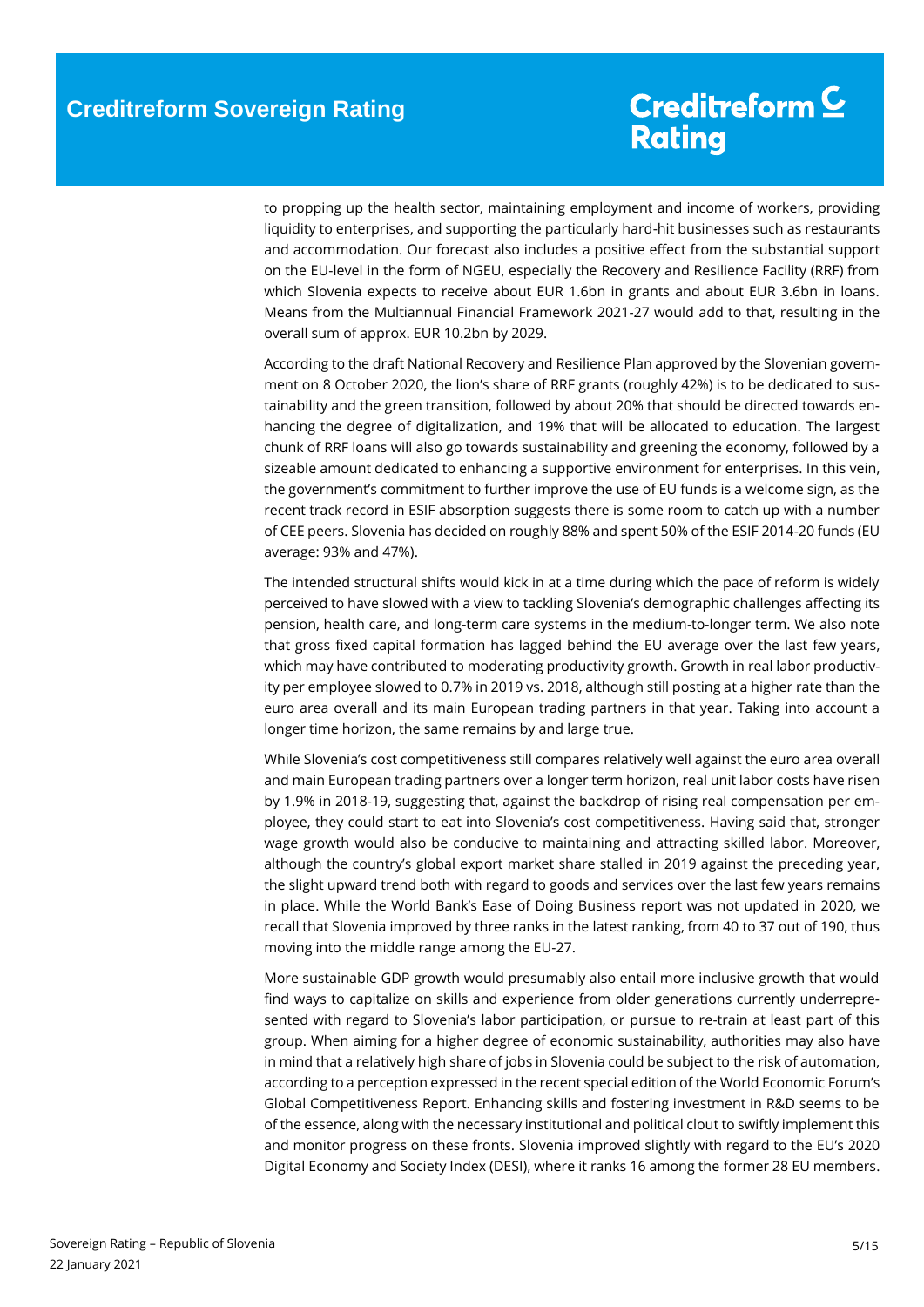As far as gross expenditure on R&D is concerned, we observe that the country posted at 2.04% of GDP in 2019, moving somewhere in the middle-range among EU countries.

#### <span id="page-5-0"></span>Institutional Structure

*Slovenia's credit rating continues to be backed by a generally strong institutional set up. As a small open economy, Slovenia draws significant benefits from EU and euro area membership, which among other things offers access to the large single market. As part of the euro area, the sovereign also enjoys favorable financial market conditions, in place not least thanks to the ECB's accommodative stance and swift emergency response to the Covid-19 crisis. The substantial crisis and recovery funds that Slovenia is able to tap on the European level constitute another example of the benefits that come with EU membership at this stage. This positive assessment is partly balanced by a fragmented domestic political environment that seems to have complicated formation of stable governments over the last few years. If this becomes more entrenched, we see some risks to the quality of governance as well as slowing structural reform momentum, which could ultimately hamper potential growth.*

Having said this, the latest set of the World Bank's Worldwide Governance Indicators (WGI) continues to suggest that the sovereign's performance is perceived as better than that of CEE peers, and generally better than the median of our A-rated sovereigns. We would highlight favorably that with respect to voice and accountability as well as to rule of law, the sovereign's ranking has improved to relative ranks 40 and 34 out of 209 economies (from 43 and 37 respectively), although there remains room to catch up with our AA-rated universe. Looking at control of corruption (42 after 41) and government effectiveness (38 after 36), we observe that Slovenia has slipped one or two ranks. In terms of the WGI political stability, we would point out that the sovereign has slipped 13 ranks to 56/211, its lowest rank since inception of the WGIs. The latter seems to tie in with the impression of relatively frequent changes in government or (snap) elections over the years since 2013, which we would continue to flag as a factor potentially slowing down progress on reforms. The latest EBRD transition report presented in November echoes such concerns.

In this vein, the shaky four-party government formed in March under PM Janša following the resignation of his predecessor Sarec in January 2020, who had led a minority government, has been difficult in the making and lost the support of the Pensioners' Party (DeSUS) party in December 2020. This leaves three parties (SDS, SMC, NSi) that currently occupy 41 of the 90 seats in the national assembly. We are monitoring developments around the motion of no-confidence in the government, as announced by the leader of DeSUS, Erjavec, who aims to form a more left-leaning government and may become the designated prime minister if the incumbent decides to withdraw should he lose parliament's confidence. As things currently stand, a snap election ahead of the scheduled parliamentary election in 2022 cannot be ruled out. This being said, Slovenia has so far made remarkable progress when it comes to vaccinations administered, as mentioned further above, which points to authorities' sound crisis management.

We are aware that the latest EU Rule of Law Report mentions the lack of media-specific rules to prevent conflicts of interest in the sector, which according to the Report hampers media pluralism in Slovenia. Apart from pointing to lengthy processes when it comes to gaining access to public information for the public and journalists, the Rule of Law Report also highlights lawsuits with an intimidating effect, online harassment of and threats against journalists as issues of concern, along with perceived lack of response of the criminal justice system thereon. Apparently, there also remain some challenges in effectively prosecuting economic and financial crime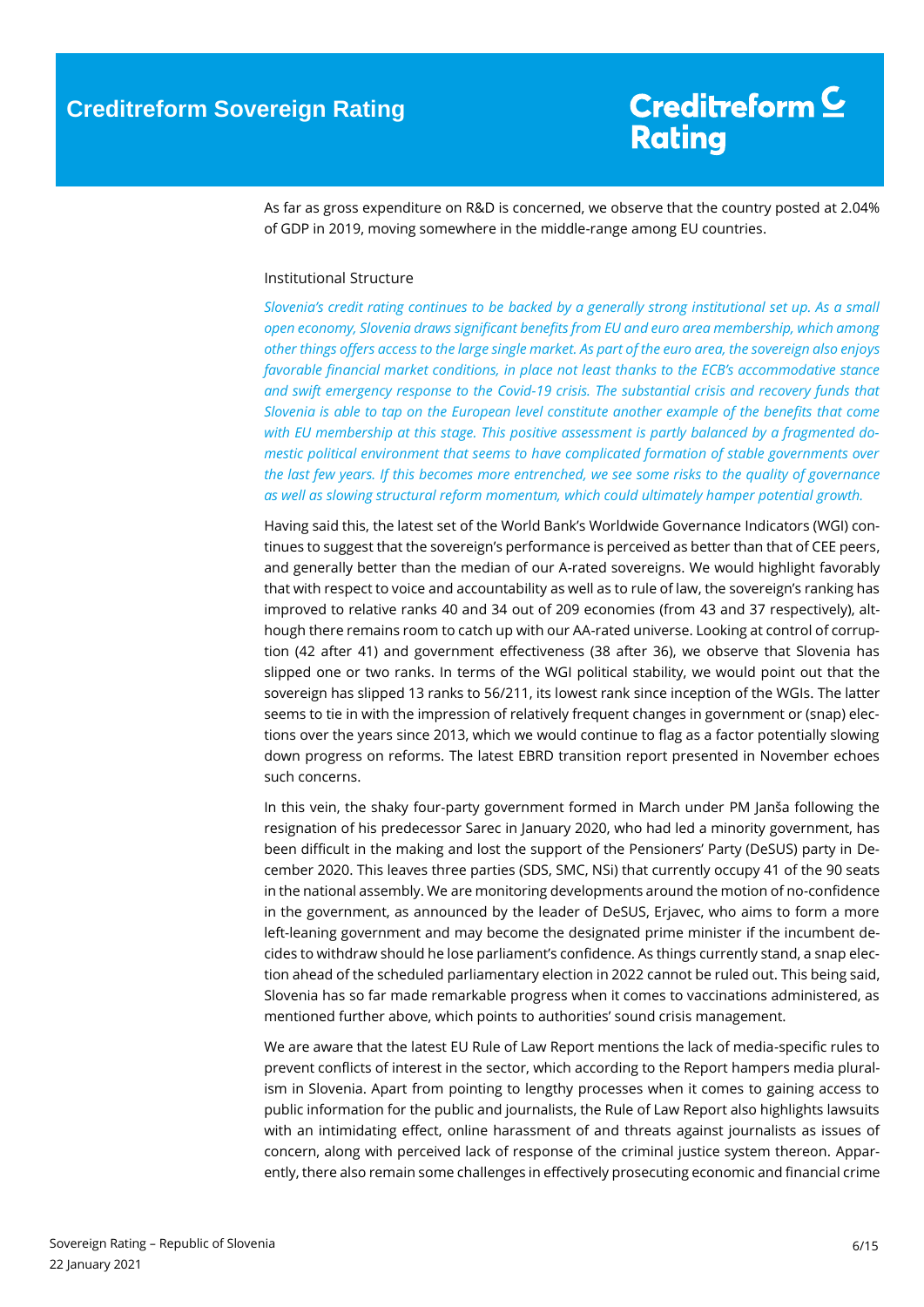including money laundering, as the well-recognized work of the Commission for the Prevention of Corruption would benefit from additional staff and financial resources, which might ultimately also contribute to enhancing implementation of the Integrity and Prevention of Corruption Act.

#### <span id="page-6-0"></span>Fiscal Sustainability

*The pandemic and the measures taken to bring it under control will at least transitorily reverse the improving trend in Slovenia's fiscal metrics. Thanks to a favorable starting position, although less benign than in other CEE peers, there is plenty of fiscal headroom to cushion the negative effects from the crisis. Despite the imminent significant leap of the public debt ratio back to an elevated level, we thus view Slovenia's remarkable track record in fiscal consolidation - following the global financial crisis and its banking crisis - sound debt management, favorable debt affordability, and sizeable cash buffers as factors mitigating fiscal risks. Besides risks related to a somewhat elevated level of public guarantees, a projected strong increase in age-related spending continues to pose challenges in the medium-to-longer term.*

Following the exemplary consolidation of its general government balance, which has resulted in a second consecutive small surplus in 2019 (0.5% of GDP, 2018: 0.7%), the corona crisis will cause Slovenia's headline balance to turn into a pronounced deficit. According to the Ministry of Finance (consolidated public finance budgetary accounts), total revenue dropped by 3.0% over the first eleven months of 2020, with tax revenue falling by 3.9%, while total expenditure soared by 14.1% over this period, amidst steep increases in current transfers (+23.7%) and another strong increase in public wages (10.6%).

In order to alleviate the fallout from the Covid-19 pandemic, Slovenian authorities have put in place a wide range of measures since March 2020, including the now seventh anti-corona package which was adopted by parliament on 29 December. As a consequence of a plunging GDP along with the substantial increase in government spending in order to safeguard lives, ringfence jobs, and minimize disruption to business operations, we assume a general government deficit of about 8.5% of GDP for 2020.

For the current year, amid expected resuming GDP growth and a partial phase-out of some of the above measures, we cautiously forecast the deficit to shrink to about 7.0% of GDP. Included in our estimate is a positive effect from the RRF, which the government envisages to come to roughly 0.6% of GDP in 2021, with 0.2 p.p. thereof in the form of investments and subsidies in the public sector and 0.4 p.p. as support to the private sector via grants and subsidies. We gather that the Slovenian government assumes it will be able to draw on a total EUR 5.2bn in RRF funds.

There is considerable uncertainty linked to both the revenue and expenditure side in 2021 as the evolution of the pandemic, also given virus mutations, remains highly unpredictable. At present, we understand that envisaged new measures on the expenditure side to assist the recovery in 2021 would total about 1.0% of GDP (DBP21). Additional fiscal measures with a deficitincreasing effect, for instance, include a reduction of tax on motor vehicles. Moreover, public investment expenditure is foreseen to be at 6.2% of GDP. In this context, we take note of the Slovenian Fiscal Council's cautioning over perceived bottlenecks in management, making this an ambitious aim. This being said, we are aware of the government's expectation to increase absorption of ESI funds. The planned expansion of public investment is rather diversified, including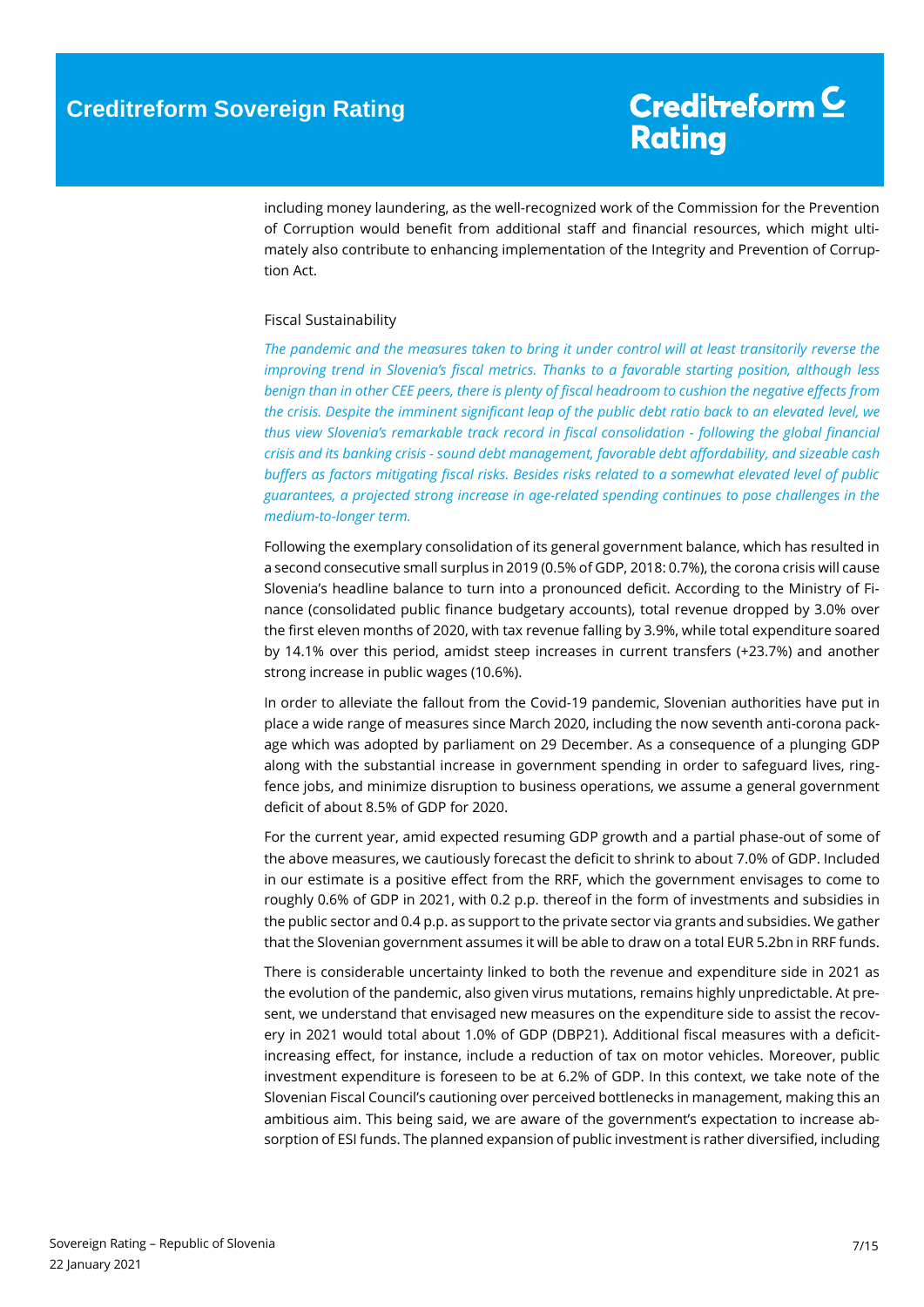investment in health capacities, energy efficiency of buildings, rail and road transportation, as well as in the modernization of the armed forces, among others.

In light of the expected headline deficit and slumping GDP, we expect the public debt ratio to leap to 81.7% in 2020, thus temporarily reversing the rapidly falling debt-to-GDP ratio that decreased to 65.6% in 2019 (2018: 70.3%), from its peak of 82.6% reached in 2015. For 2021, we tentatively forecast that the ratio will stay around the prior year's level before embarking on a downward trajectory. It has to be emphasized that the sovereign commands over considerable cash buffers, which were further ramped up throughout last year. Currency and deposits significantly increased from 16.9% of GDP in Q3-19 to 22.9% of GDP in Q3-20 (Eurostat, consolidated quarterly government financial accounts).

We flag moderate contingent liability risks due to public guarantees, which have been downward trending since 2014, but were still at a somewhat elevated level in 2019, standing at 11.2% of GDP (SP20 data). The government expects these to have risen to 12.7% of GDP in 2020 (DBP21). In the wake of the Covid-19 crisis, extensive guarantees have been offered. However, only EUR 66mn in loans were extended from the EUR 2bn quota for covering loan principal under the second anti-corona package, while EUR 61mn were taken up out of the EUR 200mn guarantees under the first anti corona package (Bank of Slovenia data). Given further progress in terms of bank privatization, the corona crisis thus to some extent replaces some of the contingent liabilities previously linked to the financial sector. For 2021, the government envisages guarantees to mount to 13.7% of GDP before edging down to 10.7% of GDP in 2022.

At this juncture, we assess potential risks stemming from the banking sector as limited, against the backdrop of significantly improved capitalization and increased asset quality prior to the outbreak of Covid-19, as well as further progress when it comes to privatization. Drawing on Bank of Slovenia (BoS) data, the CET1 ratio was at 18.2% in Q3-20 (Q3-19: 17.7%), pointing to available buffers. The banking sector's NPE ratio has pursued an ongoing downward trend, falling to 2.0% as per Q3-20 (Q3-19: 2.9%). Monthly BoS data points to slight NPE increases between September and November 2020, by 0.1 p.p. both in the segments NFC and other households. A particularly sharp rise by 1.6 p.p. against Dec-19 was registered among NFCs in accommodation and food services, where, however, total exposure in this category only made up for 3.8% of the total NFC loan portfolio in Nov-20. At the same time, the NPE ratio even slightly declined by 0.4 p.p. to 2.4% in the manufacturing sector, which at 27.9% of the total NFC loan portfolio accounted for the lion's share of total exposure in Nov-20. While these findings so far suggest limited fallout from the pandemic, we will continue to monitor developments, as difficulties in servicing debt and/or a higher number of insolvencies may yet follow once relaxed payment rules begin to expire.

In terms of profitability, we note that negative effects from the corona crisis do not seem to have come through yet as of Q3-20, when ROA stood at 1.3% (Q3-19: 1.8%). However, according to Bank of Slovenia, much of the relatively high profit over the first eleven months of 2020 were due to the merger of two banks (Abanka and NKBM), thus a one-off factor. In the absence of the one-off effect, pre-tax profit would have declined by 53.9% against the first eleven months of the previous year, against a decrease of less than a fifth including the one-off effect. In September 2020, the takeover of Abanka by NKBM was fully completed, which we assess as positive.

Turning to the housing market, we observe that the year-on-year increase in house prices slowed to 3.3% by Q3-20 (7.1% in Q3-19, Eurostat), with the 3-year growth rate down to a still vigorous 20.9% in Q3-20 (26.7% in Q3-19). Affordability indicators such as the price-to-income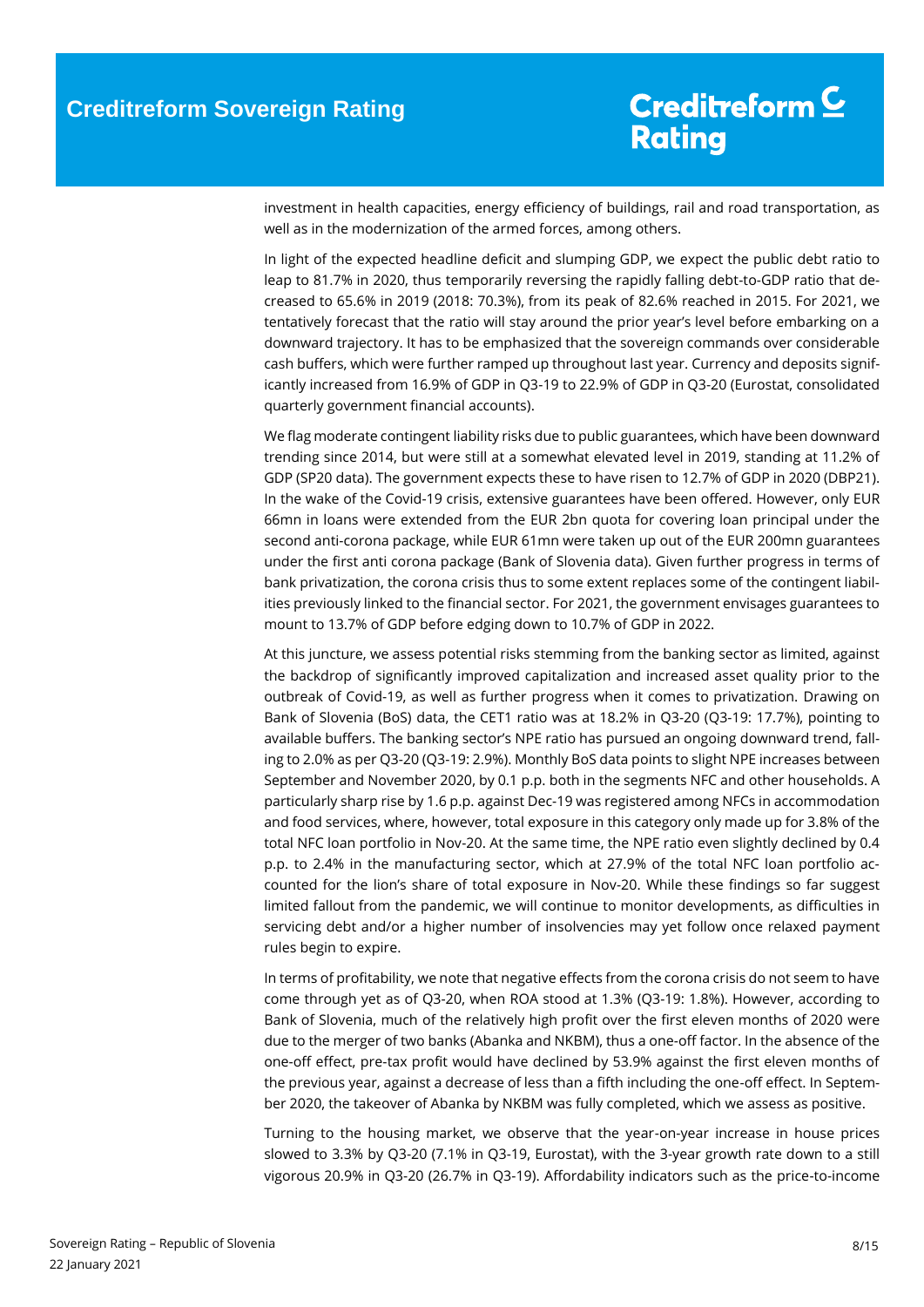ratio provided by the OECD suggest that homes have continued to become less affordable over the last few years, but do not point to overstretched valuation at present. We would reiterate our view that, in the face of increasing urbanization amid Slovenia's ongoing convergence path, upward pressure on prices is likely here to stay, although the corona crisis may temporarily alleviate supply and demand imbalances somewhat.

Structural shortcomings that may weigh on debt sustainability in the medium-to-longer term relate to Slovenia's ageing population. We have to reiterate that age-related expenditure in percent of GDP is set to increase markedly in the medium term, thus increasing pressure to better integrate the older population into the labor market. Against this backdrop the envisaged rise in expenditure on pensions by 5.5% in 2021, following regular and extraordinary adjustment in 2020, would add to concern. We also note that the Fiscal Council has expressed some caution over parts of the more recent anti-corona measures pertaining to pensions, as these might not sufficiently take the longer-term view into account.

We think that Slovenia's favorable debt profile and sound debt management, along with high affordability, constitute mitigating factors as far as fiscal sustainability risks over the medium term are concerned. Moreover, about a third of the outstanding public debt was held by the official sector in Q2-20 (33%, Q2-19: 37%, IMF). The average weighted maturity of the public debt portfolio stood at approximately 8.9y in Nov-20 (ECB data), thus suggesting limited refinancing risks. In light of the ECB's ongoing accommodative stance, given the increase of the PEPP envelope by EUR 500bn to EUR 1,850bn and the extension of the horizon for net purchases under the PEPP to at least the end of March 2022, financing conditions on the financial markets look set to remain benign. Slovenian 10-year bond yields have been moving in negative territory since the second half of 2020. On 5 Jan, the sovereign issued a new 10-year bond of EUR 1.75bn, for the first time in history with a negative yield of -0.096% and a coupon rate of 0%. In addition, Slovenia increased the existing issue of long-term 30-year euro bonds at an interest rate of 0.381% at EUR 250mn, and another EUR 200mn were raised by increased issuance of a 10-year bond, maturing in 2029.

#### <span id="page-8-0"></span>Foreign Exposure

*With a view to the external sector, we continue to assess Slovenia's situation as generally solid. Its economy has been running large current account surpluses, thus significantly improving the net international investment position (NIIP) since the year 2012, when the goods deficit started to swing towards a surplus amid private sector deleveraging and rising competitiveness.* 

Slovenia's current account surplus peaked at 6.2% of GDP in 2017, but still remained above its five year average at 5.6% in 2019, one of the highest readings in the EU, thanks to the surplus in services trade climbing to a high at 5.8% of GDP. In the wake of the pandemic, however, the services surplus shrank noticeably, while the surplus in goods trade was lifted through a stronger decline in imports than in exports. Overall, the current account surplus rose to 6.5% of GDP in Q3-20 (based on a rolling four-quarter sum).

For 2020 as a whole, we expect a somewhat larger current account surplus compared to the previous year. Going forward, amid a beginning normalization of services trade over the course of the year as immunization widens on the one hand, and a possible smaller surplus in goods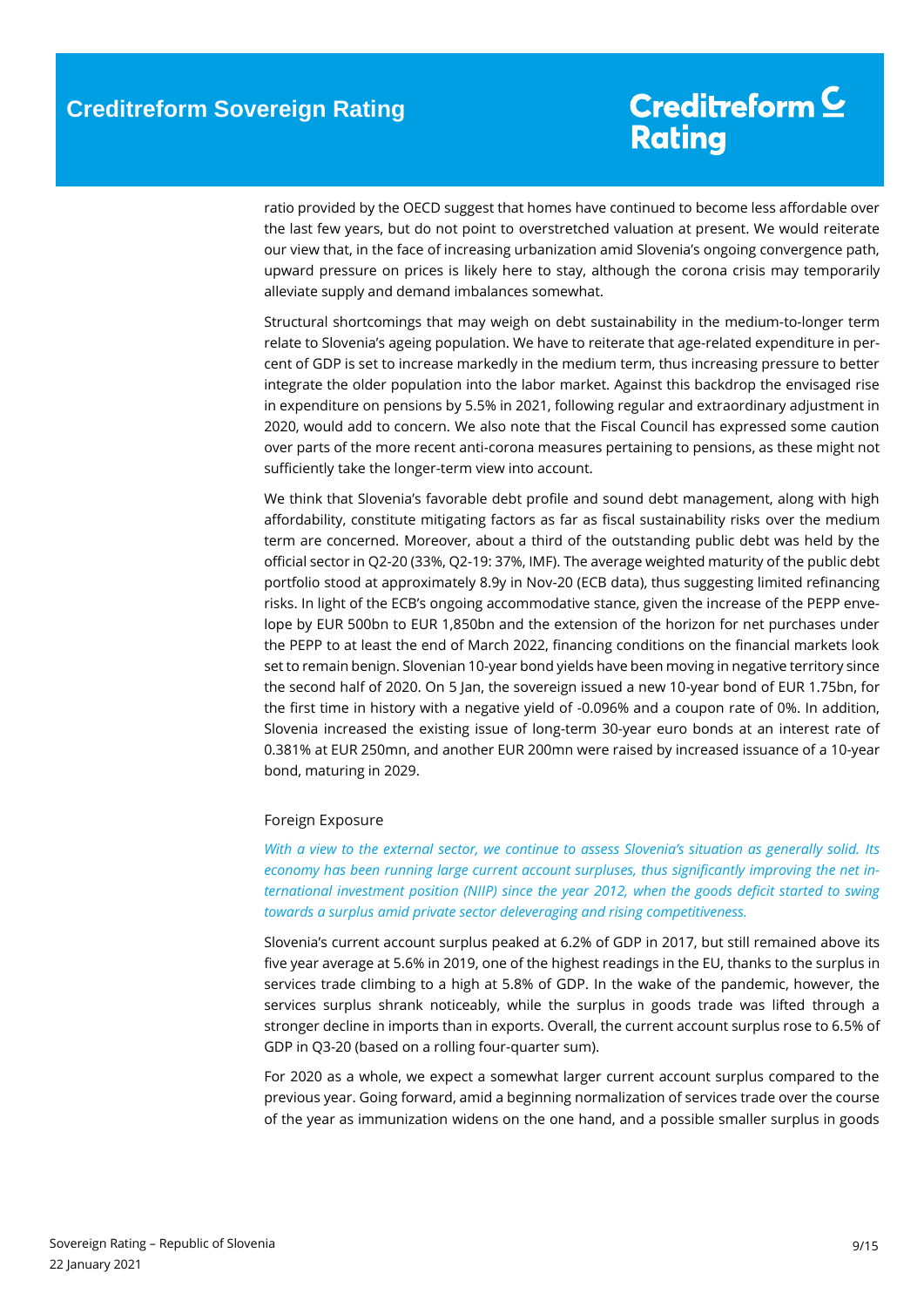trade as domestic demand should drive economic growth on the other hand, we would tentatively forecast the current account surplus to display a similar order of magnitude compared to 2020.

Bolstered by a persistently large current account surplus, Slovenia's NIIP narrowed further to -15.4% of GDP in 2019 (2018: -19.0%), maintaining the least negative stance among its CEE peers. Overall, a negative net FDI position and thus a less futile form of investment remains the dominating component of the NIIP. By Q3-20, the NIIP registered a somewhat more negative position, coming to -17.3% of GDP. Taking into account the NIIP excluding non-defaultable instruments (NENDI), we observe that in 2019 this position has turned positive (1.6% of GDP) for the first time since 2004, adding to the impression that risks pertaining to foreign exposure have further receded.

#### <span id="page-9-0"></span>**Rating Outlook and Sensitivity**

Our rating outlook on the Republic of Slovenia is stable. We perceive current downside risks regarding the macroeconomic performance and the fiscal outlook, which could potentially be exacerbated by volatile political circumstances, as being offset by a good degree of economic resilience, substantial EU-level support to overcome the fallout from the pandemic and spur transition towards more sustainable economic growth, as well as by the above-mentioned factors mitigating fiscal risks. We would reiterate that the assessment and interpretation of economic developments in the near future is considerably more challenging than under normal circumstances, as is the case for other indicators, e.g. from the fiscal realm.

We could raise the sovereign's credit ratings or the outlook if the Slovenian economy sees a rapid recovery and medium-term economic growth significantly exceeds our expectations, resulting in an accelerated convergence towards EU-levels, or if public debt returns to a sustainable downward trend in a timely fashion. We could also consider a positive rating action if decisive implementation of reforms that address unfavorable demographic developments and related costs strongly point towards a more sustainable fiscal footing of the pension system and the long-term and healthcare systems. A higher degree of political stability than recently witnessed would seem beneficial in this respect.

Conversely, a negative rating action could be prompted if medium-term economic growth fails to meet our expectations, which might be the case in a scenario of delayed immunization against Covid-19 or lack of vaccine effectiveness, requiring renewed restrictions hampering economic developments. A downgrade of Slovenia's rating or the outlook could also be prompted if fiscal metrics develop a deteriorating trend, possibly against the backdrop of an unfavorable scenario as described above, or if protracted government fragility leads to a material deterioration in governance and policy predictability.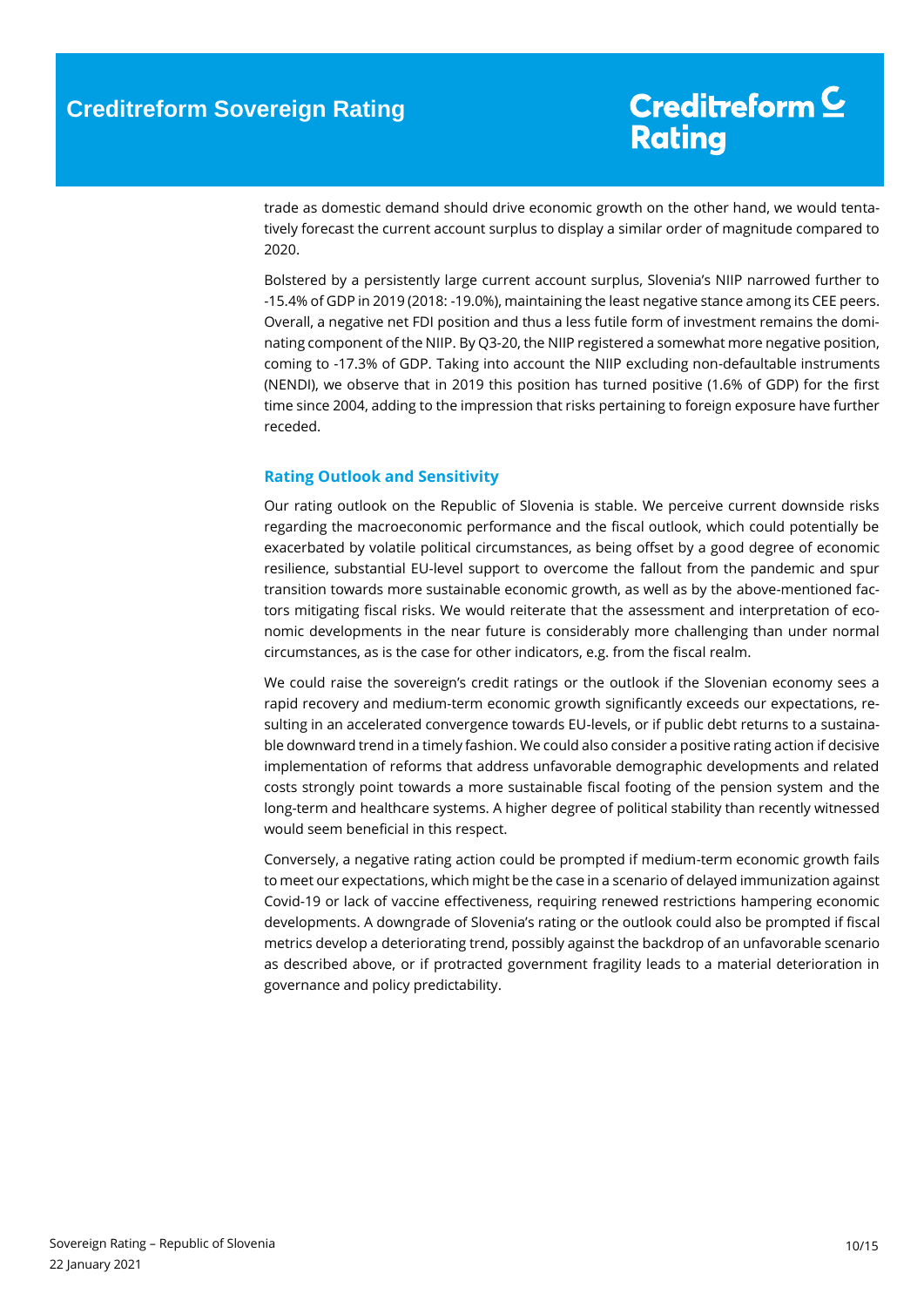### **Creditreform Sovereign Rating**

# Creditreform<sup>C</sup> **Rating**

#### <span id="page-10-0"></span>**Analysts**

Primary Analyst Fabienne Riefer Sovereign Credit Analyst f.riefer@creditreform-rating.de +49 2131 109 1462

Chairperson Dr Benjamin Mohr Head of Sovereign Ratings b.mohr@creditreform-rating.de +49 2131 109 5172

#### <span id="page-10-1"></span>**Ratings\***

| Long-term sovereign rating                       | AA- /stable |
|--------------------------------------------------|-------------|
| Foreign currency senior unsecured long-term debt | AA- /stable |
| Local currency senior unsecured long-term debt   | AA- /stable |
| *) Unsolicited                                   |             |

<span id="page-10-2"></span>**Economic Data**

| [in %, otherwise noted]               | 2015   | 2016   | 2017   | 2018   | 2019   | 2020e  | 2021e  |
|---------------------------------------|--------|--------|--------|--------|--------|--------|--------|
| Real GDP growth                       | 2.2    | 3.2    | 4.8    | 4.4    | 3.2    | $-6.1$ | 4.3    |
| GDP per capita (PPP, USD)             | 31.647 | 33.882 | 36,66  | 39.067 | 40.717 | 38.506 | 41,384 |
| HICP inflation rate, y-o-y change     | $-0.8$ | $-0.2$ | 1.6    | 1.9    | 1.7    | $-0.3$ | 0.9    |
| Default history (years since default) | n.a.   | n.a.   | n.a.   | n.a.   | n.a.   | n.a.   | n.a.   |
| Life expectancy at birth (years)      | 80.9   | 81.2   | 81.2   | 81.5   | n.a.   | n.a.   | n.a.   |
| Fiscal balance/GDP                    | $-2.8$ | $-1.9$ | $-0.1$ | 0.7    | 0.5    | $-8.5$ | $-7.0$ |
| Current account balance/GDP           | 3.8    | 4.8    | 6.2    | 5.8    | 5.6    | n.a.   | n.a.   |
| External debt/GDP                     | 118.8  | 109.6  | 100.5  | 91.9   | 90.5   | n.a.   | n.a.   |

Source: International Monetary Fund, Eurostat, own estimates

#### <span id="page-10-3"></span>**ESG Factors**

While there is no universal and commonly agreed typology or definition of environment, social, and governance (ESG) criteria, Creditreform Rating views ESG factors as an essential yardstick for assessing the sustainability of a state. Creditreform Rating thus takes account of ESG factors in its decision-making process before arriving at a sovereign credit rating. In the following, we explain how and to what degree any of the key drivers behind the credit rating or the related outlook is associated with what we understand to be an ESG factor, and outline why these ESG factors were material to the credit rating or rating outlook.

For further information on the conceptual approach pertaining to ESG factors in public finance and the relevance of ESG factors to sovereign credit ratings and to Creditreform Rating credit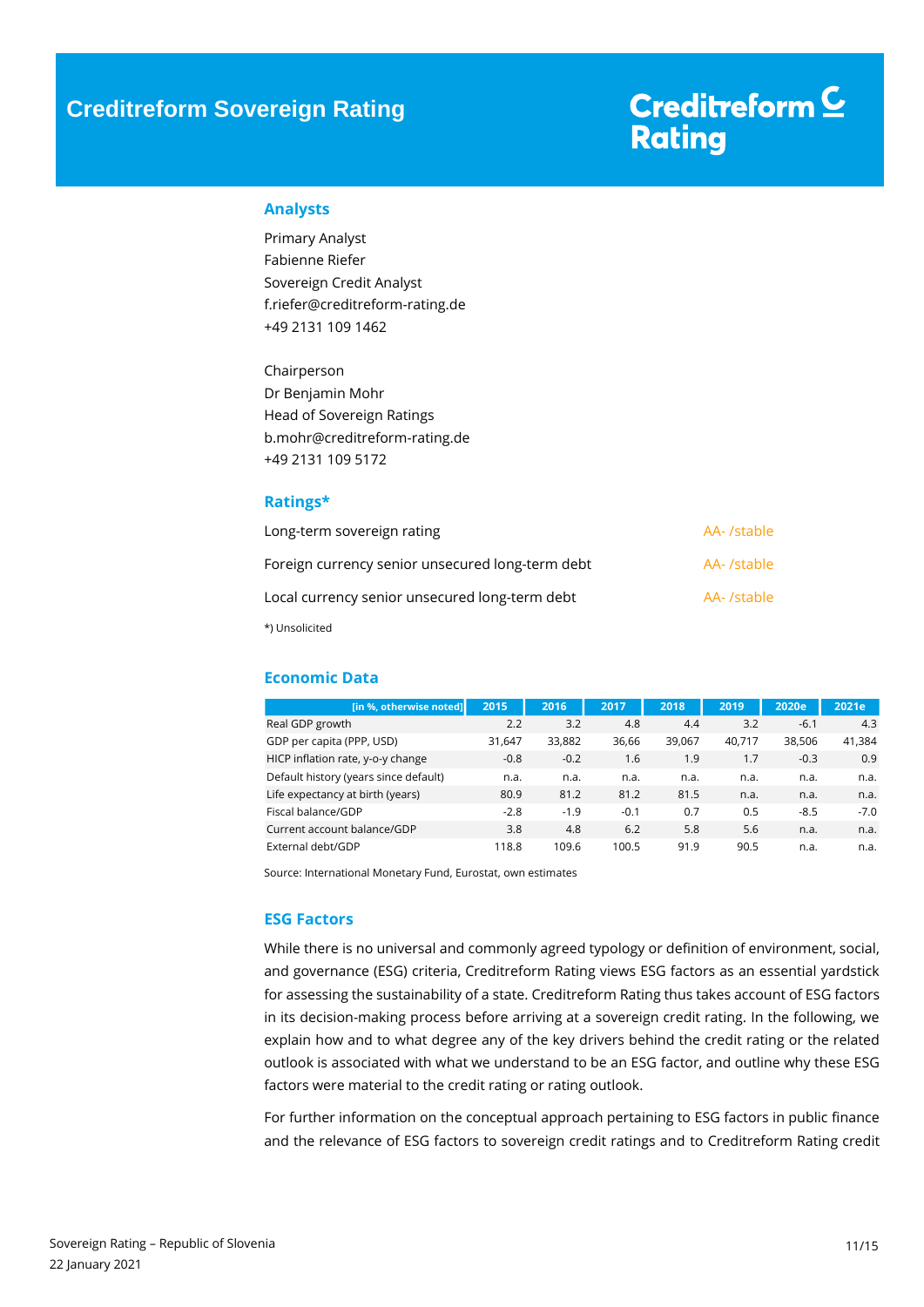ratings more generally, we refer to the basic documentation, which lays down key principles of [the impact of ESG factors on credit ratings.](https://www.creditreform-rating.de/en/about-us/regulatory-requirements.html?file=files/content/downloads/Externes%20Rating/Regulatorische%20Anforderungen/EN/Ratingmethodiken%20EN/The%20Impact%20of%20ESG%20Factors%20on%20Credit%20Ratings.pdf)

The governance dimension plays a pivotal role in forming our opinion on the creditworthiness of the sovereign. As the World Bank's Worldwide Governance Indicators Rule of Law, Government Effectiveness, Voice and Accountability, and Control of corruption have a material impact on Creditreform Rating's assessment of the sovereign's institutional set-up, which we regard as a key rating driver, we consider the ESG factors 'Judicial System and Property Rights', 'Quality of Public Services and Policies', 'Civil Liberties and Political Participation', and 'Integrity of Public Officials' as highly significant to the credit rating.

The social dimension plays an important role in forming our opinion on the creditworthiness of the sovereign. Indicators or projections providing insight into likely demographic developments and related cost represent a social component affecting our rating or adjustments thereof. Hence, we regard the ESG factor 'Demographics' as less significant in our ESG framework.

While Covid-19 may have significant adverse effects on several components in our ESG factor framework in the medium to long term, it has not been visible in the relevant metrics we consider in the context of ESG factors – though it has a significant bearing concerning economic prospects and public finances. To be sure, we will follow ESG dynamics closely in this regard.

| Environ-<br>mental<br>Quality                     | Ecological<br>Risks                       | Ressource<br>Education<br>Management                           |                                                   |                    | Health                                                | Demo-<br>graphics            |
|---------------------------------------------------|-------------------------------------------|----------------------------------------------------------------|---------------------------------------------------|--------------------|-------------------------------------------------------|------------------------------|
| Labor                                             | Equality                                  | Technology &<br>Infrastructure                                 | <b>Judicial</b><br>Safety &<br>Security<br>system |                    | <b>Quality of</b><br><b>Public</b><br><b>Services</b> |                              |
| Integrity of<br><b>Public</b><br><b>Officials</b> | Quality and<br>Efficacy of<br>Regulations | <b>Civil Liber-</b><br>ties/ Political<br><b>Participation</b> | Market<br>Access                                  |                    | <b>Business</b><br>Environment                        | Data<br>Transparency         |
| <b>Environment</b>                                | Social                                    | Governance                                                     | <b>Highly</b><br>significant                      | <b>Significant</b> | <b>Less</b><br>significant                            | <b>Hardly</b><br>significant |

**ESG Factor Box**

#### <span id="page-11-0"></span>**Appendix**

**Rating History**

| <b>Event</b>   | <b>Publication Date</b> | <b>Rating /Outlook</b> |
|----------------|-------------------------|------------------------|
| Initial Rating | 03.03.2017              | A- /stable             |
| Monitoring     | 02.03.2018              | A /positive            |
| Monitoring     | 01.03.2019              | A+ /stable             |
| Monitoring     | 21.02.2020              | AA-/stable             |
| Monitoring     | 22.01.2021              | AA- /stable            |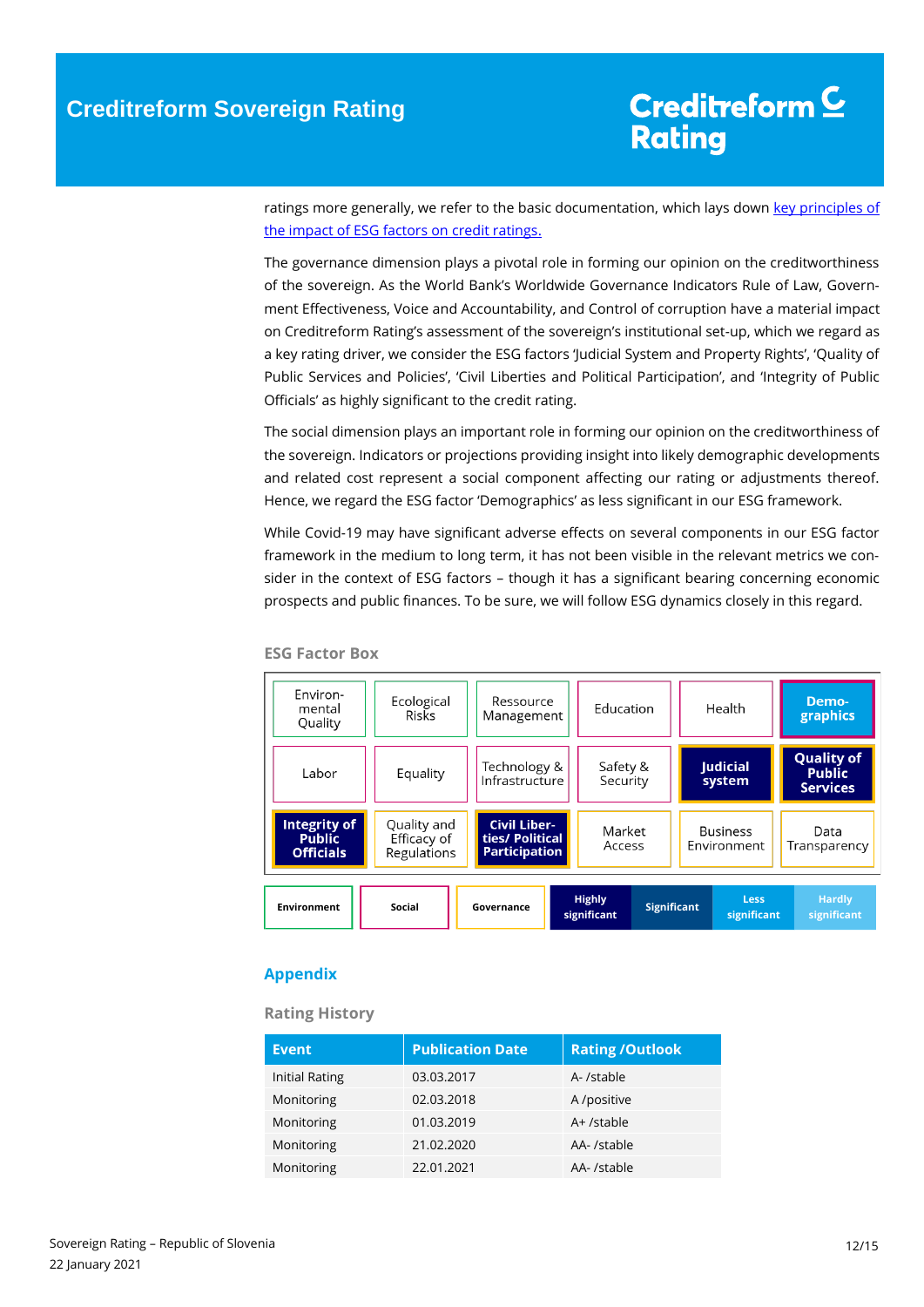#### **Regulatory Requirements**

In 2011 Creditreform Rating AG (CRAG) was registered within the European Union according to EU Regulation 1060/2009 (CRA-Regulation). Based on the registration Creditreform Rating AG is allowed to issue credit ratings within the EU and is bound to comply with the provisions of the CRA-Regulation. The rating was not endorsed by Creditreform Rating AG from a third country as defined in Article 4 (3) of the CRA-Regulation.

This sovereign rating is an unsolicited credit rating. The Bank of Slovenia (BSI), the Institute of Macroeconomic Analysis and Development (IMAD), and the Ministry of Finance (MoF) participated in the credit rating process as BSI, IMAD, and MoF provided additional data and information, and commented on a draft version of the report. Thus, this report represents an updated version, which was augmented in response to the factual remarks of BSI, IMAD, and MoF during their review. However, the rating outcome as well as the related outlook remained unchanged.

| Unsolicited Credit Rating                              |            |  |  |  |
|--------------------------------------------------------|------------|--|--|--|
| With Rated Entity or Related Third Party Participation | <b>YFS</b> |  |  |  |
| With Access to Internal Documents                      | NΟ         |  |  |  |
| With Access to Management                              | NΟ         |  |  |  |

The rating was conducted on the basis of CRAG's ["Sovereign Ratings" methodology](https://www.creditreform-rating.de/en/about-us/regulatory-requirements.html?file=files/content/downloads/Externes%20Rating/Regulatorische%20Anforderungen/EN/Ratingmethodiken%20EN/Rating%20Methodology%20Sovereign%20Ratings.pdf) (v1.2, July 2016) in conjunction with its basic document ["Rating Criteria and Definitions"](https://www.creditreform-rating.de/en/about-us/regulatory-requirements.html?file=files/content/downloads/Externes%20Rating/Regulatorische%20Anforderungen/EN/Ratingmethodiken%20EN/CRAG%20Rating%20Criteria%20and%20Definitions.pdf) (v1.3, January 2018). CRAG ensures that methodologies, models and key rating assumptions for determining sovereign credit ratings are properly maintained, up-to-date, and subject to a comprehensive review on a periodic basis. A complete description of CRAG´s rating methodologies and basic document "Rating Criteria and Definitions" is published on our [website.](https://www.creditreform-rating.de/en/about-us/regulatory-requirements.html)

To prepare this credit rating, CRAG has used the following substantially material sources: International Monetary Fund, World Bank, Organization for Economic Co-operation and Development, Eurostat, European Commission, European Banking Authority, European Central Bank, World Economic Forum, ECDC, Bank of Slovenia, Ministry of Finance, Fiscal Council, Statistical Office of the Republic of Slovenia (SORS), Slovenian Sovereign Holding (SSH), Bank Assets Management Company (BAMC), Slovenian Tourist Board.

A Rating Committee was called consisting of highly qualified analysts of CRAG. The quality and extent of information available on the rated entity was considered satisfactory. The analysts and committee members declared that the rules of the Code of Conduct were complied with. No conflicts of interest were identified during the rating process that might influence the analyses and judgements of the rating analysts involved or any other natural person whose services are placed at the disposal or under the control of Creditreform Rating AG and who are directly involved in credit rating activities or approving credit ratings and rating outlooks. The analysts presented the results of the quantitative and qualitative analyses and provided the Committee with a recommendation for the rating decision. After the discussion of the relevant quantitative and qualitative risk factors, the Rating Committee arrived at a unanimous rating decision. The weighting of all risk factors is described in CRAG´s "Sovereign Ratings" methodology. The main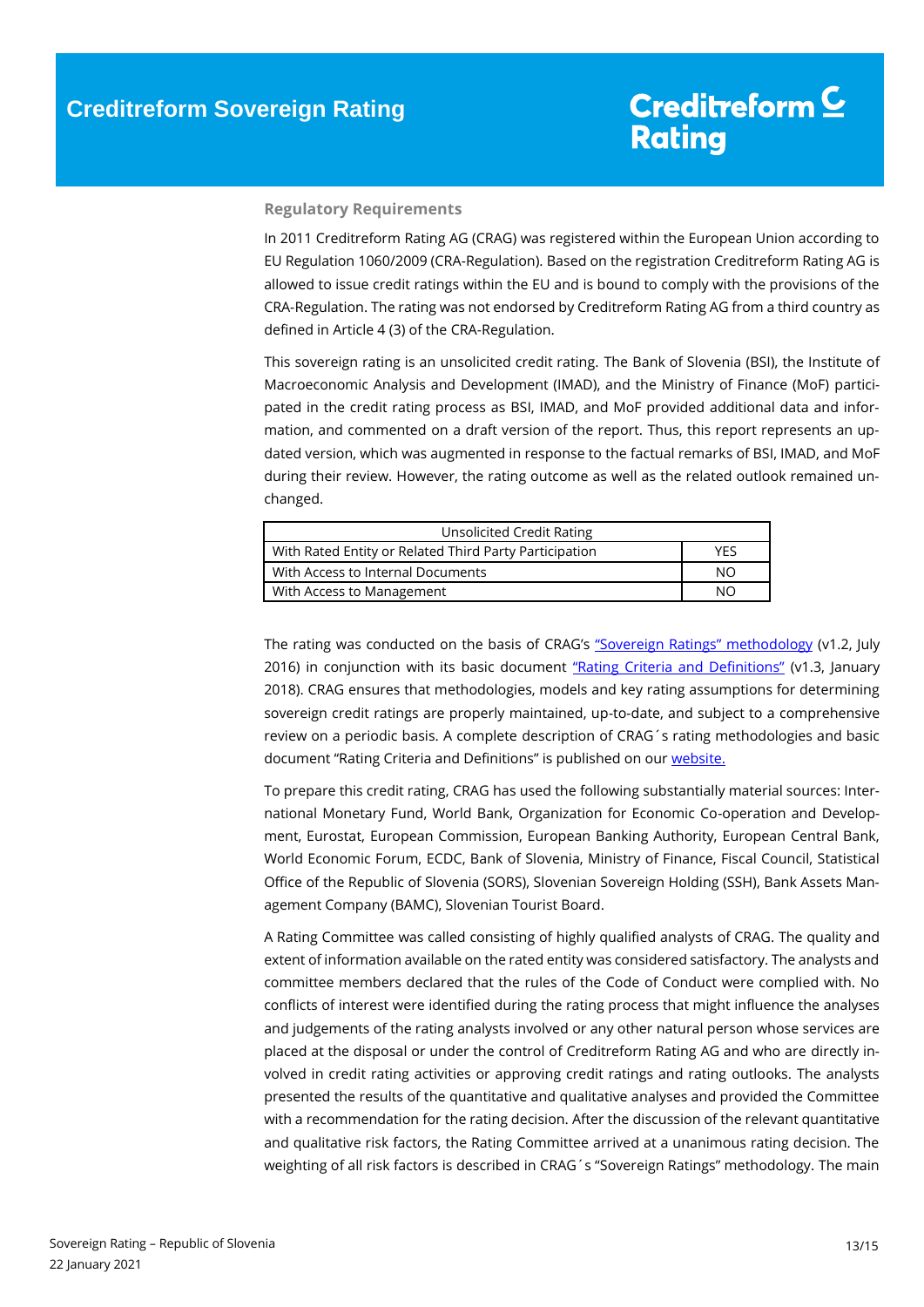arguments that were raised in the discussion are summarized in the "Reasons for the Rating Decision".

As regards the rating outlook, the time horizon is provided during which a change in the credit rating is expected. This information is available within the credit rating report. There are no other attributes and limitations of the credit rating or rating outlook other than displayed on the CRAG website. In case of providing ancillary services to the rated entity, CRAG will disclose all ancillary services in the credit rating report.

The date at which the credit rating was released for distribution for the first time and when it was last updated including any rating outlooks is indicated clearly and prominently in the rating report; the first release is indicated as "initial rating"; other updates are indicated as an "update", "upgrade or downgrade", "not rated", "affirmed", "selective default" or "default".

In accordance with Article 11 (2) EU-Regulation (EC) No 1060/2009 registered or certified credit rating agency shall make available in a central repository established by ESMA information on its historical performance data, including the ratings transition frequency, and information about credit ratings issued in the past and on their changes. Requested data are available on the ESMA website[: https://cerep.esma.europa.eu/cerep-web/statistics/defaults.xhtml.](https://cerep.esma.europa.eu/cerep-web/statistics/defaults.xhtml)

An explanatory statement of the meaning of each rating category and the definition of default are available in the credit rating methodologies disclosed on the website.

#### **Disclaimer**

Any rating issued by Creditreform Rating AG is subject to the Creditreform Rating AG Code of Conduct which has been published on the web pages of Creditreform Rating AG. In this Code of Conduct, Creditreform Rating AG commits itself – systematically and with due diligence – to establish its independent and objective opinion as to the sustainability, risks and opportunities concerning the entity or the issue under review.

When assessing the creditworthiness of sovereign issuers, Creditreform Rating AG relies on publicly available data and information from international data sources, governments and national statistics. Creditreform Rating AG assumes no responsibility for the true and fair representation of the original information.

Future events are uncertain, and forecasts are necessarily based on assessments and assumptions. Hence, this rating is no statement of fact but an opinion. Neither should these ratings be construed as recommendations for investors, buyers or sellers. They should only be used by market participants (entrepreneurs, bankers, investors etc.) as one factor among others when arriving at investment decisions. Ratings are not meant to be used as substitutes for one's own research, inquiries and assessments. Thus, no express or implied warranty as to the accuracy, timeliness or completeness for any purpose of any such rating, opinion or information is given by Creditreform Rating AG in any form or manner whatsoever. Furthermore, Creditreform Rating AG cannot be held liable for the consequences of decisions made on the basis of any of their ratings.